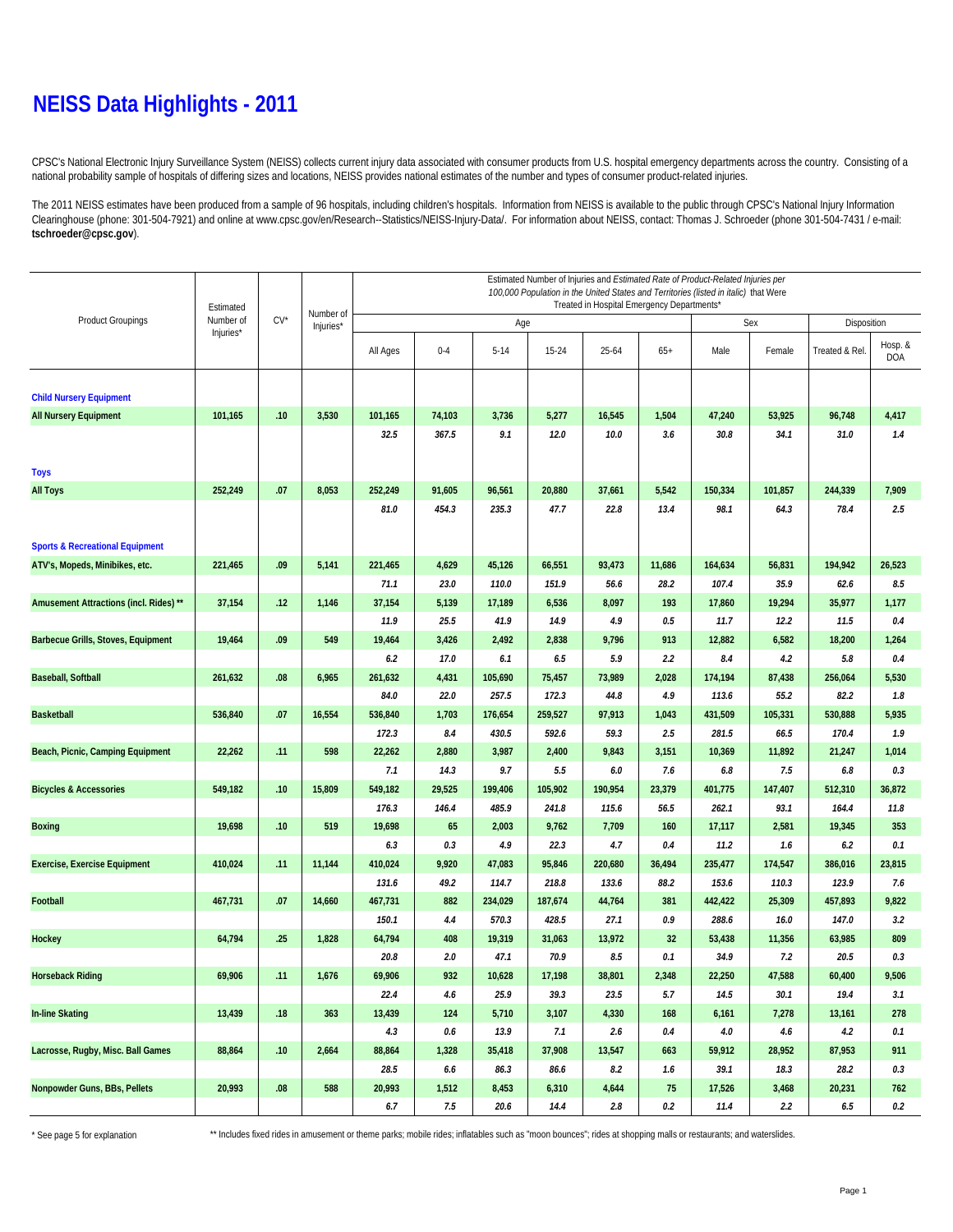# **NEISS Data Highlights - Calendar Year 2011**

| <b>Product Groupings</b>            | Estimated              | $CV^{\star}$ | Number of | Estimated Number of Injuries and Estimated Rate of Product-Related Injuries per<br>100,000 Population in the United States and Territories (listed in italic) that Were<br>Treated in Hospital Emergency Departments* |           |          |           |           |           |             |         |                |                       |  |
|-------------------------------------|------------------------|--------------|-----------|-----------------------------------------------------------------------------------------------------------------------------------------------------------------------------------------------------------------------|-----------|----------|-----------|-----------|-----------|-------------|---------|----------------|-----------------------|--|
|                                     | Number of<br>Injuries* |              | Injuries* |                                                                                                                                                                                                                       |           | Age      |           |           | Sex       | Disposition |         |                |                       |  |
|                                     |                        |              |           | All Ages                                                                                                                                                                                                              | $0 - 4$   | $5 - 14$ | 15-24     | 25-64     | $65+$     | Male        | Female  | Treated & Rel. | Hosp. &<br><b>DOA</b> |  |
|                                     |                        |              |           |                                                                                                                                                                                                                       |           |          |           |           |           |             |         |                |                       |  |
| <b>Playground Equipment</b>         | 244,641                | .08          | 8,561     | 244,641                                                                                                                                                                                                               | 64,210    | 159,760  | 9,051     | 10,577    | 1,043     | 129,404     | 115,237 | 232,819        | 11,822                |  |
|                                     |                        |              |           | 78.5                                                                                                                                                                                                                  | 318.5     | 389.3    | 20.7      | 6.4       | 2.5       | 84.4        | 72.8    | 74.7           | 3.8                   |  |
| <b>Racquet Sports</b>               | 26,110                 | .20          | 741       | 26,110                                                                                                                                                                                                                | 414       | 3,484    | 6,200     | 11,995    | 4,017     | 16,898      | 9,212   | 25,058         | 1,051                 |  |
|                                     |                        |              |           | 8.4                                                                                                                                                                                                                   | 2.1       | 8.5      | 14.2      | 7.3       | 9.7       | 11.0        | 5.8     | 8.0            | 0.3                   |  |
| <b>Skateboards</b>                  | 108,510                | .12          | 3,056     | 108,510                                                                                                                                                                                                               | 1,617     | 44,015   | 47,793    | 14,825    | 259       | 91,652      | 16,858  | 103,644        | 4,866                 |  |
|                                     |                        |              |           | 34.8                                                                                                                                                                                                                  | 8.0       | 107.3    | 109.1     | 9.0       | 0.6       | 59.8        | 10.6    | 33.3           | 1.6                   |  |
| Skating (excl. In-line)             | 80,795                 | .09          | 2,446     | 80,795                                                                                                                                                                                                                | 1,295     | 44,277   | 11,196    | 23,462    | 549       | 28,125      | 52,670  | 78,080         | 2,715                 |  |
|                                     |                        |              |           | 25.9                                                                                                                                                                                                                  | 6.4       | 107.9    | 25.6      | 14.2      | 1.3       | 18.3        | 33.3    | 25.1           | 0.9                   |  |
| Snowmobiles                         | 10,305                 | .23          | 187       | 10,305                                                                                                                                                                                                                | 68        | 881      | 2,255     | 7,017     | 84        | 7,864       | 2,441   | 9,387          | 917                   |  |
|                                     |                        |              |           | 3.3                                                                                                                                                                                                                   | 0.3       | 2.1      | 5.1       | 4.2       | 0.2       | 5.1         | 1.5     | 3.0            | 0.3                   |  |
| Snowskiing, Snowboarding            | 83,580                 | .31          | 1,992     | 83,580                                                                                                                                                                                                                | 229       | 19,707   | 30,662    | 30,010    | 2,972     | 57,044      | 26,536  | 79,189         | 4,390                 |  |
|                                     |                        |              |           | 26.8                                                                                                                                                                                                                  | 1.1       | 48.0     | 70.0      | 18.2      | 7.2       | 37.2        | 16.8    | 25.4           | 1.4                   |  |
| Soccer                              | 214,053                | .11          | 6,985     | 214,053                                                                                                                                                                                                               | 2,016     | 89,426   | 83,135    | 39,183    | 293       | 134,370     | 79,683  | 210,037        | 4,016                 |  |
|                                     |                        |              |           | 68.7                                                                                                                                                                                                                  | 10.0      | 217.9    | 189.8     | 23.7      | 0.7       | 87.7        | 50.3    | 67.4           | 1.3                   |  |
| Swimming, Pools, Equipment          | 181,488                | .15          | 4,772     | 181,488                                                                                                                                                                                                               | 18,294    | 76,792   | 32,269    | 46,745    | 7,388     | 94,475      | 87,013  | 172,361        | 9,128                 |  |
|                                     |                        |              |           | 58.2                                                                                                                                                                                                                  | 90.7      | 187.1    | 73.7      | 28.3      | 17.8      | 61.6        | 55.0    | 55.3           | 2.9                   |  |
| Toboggans, Sleds, Snow Discs, etc.  | 25,131                 | .14          | 694       | 25,131                                                                                                                                                                                                                | 1,250     | 12,254   | 4,596     | 6,907     | 124       | 13,251      | 11,879  | 24,113         | 1,018                 |  |
|                                     |                        |              |           | 8.1                                                                                                                                                                                                                   | 6.2       | 29.9     | 10.5      | 4.2       | 0.3       | 8.6         | 7.5     | 7.7            | 0.3                   |  |
| Track & Field Activities, Equipment | 27,992                 | .09          | 843       | 27,992                                                                                                                                                                                                                | $\pmb{0}$ | 11,627   | 13,080    | 3,236     | 48        | 12,678      | 15,314  | 27,173         | 819                   |  |
|                                     |                        |              |           | 9.0                                                                                                                                                                                                                   | 0.0       | 28.3     | 29.9      | 2.0       | 0.1       | 8.3         | 9.7     | 8.7            | 0.3                   |  |
| <b>Trampolines</b>                  | 83,292                 | .09          | 2,714     | 83,292                                                                                                                                                                                                                | 15,205    | 52,767   | 9,277     | 6,043     | $\pmb{0}$ | 44,314      | 38,978  | 79,486         | 3,806                 |  |
|                                     |                        |              |           | 26.7                                                                                                                                                                                                                  | 75.4      | 128.6    | 21.2      | 3.7       | 0.0       | 28.9        | 24.6    | 25.5           | 1.2                   |  |
| Volleyball                          | 58,803                 | .11          | 1,579     | 58,803                                                                                                                                                                                                                | 143       | 18,185   | 25,977    | 14,010    | 488       | 19,720      | 39,083  | 58,042         | 762                   |  |
|                                     |                        |              |           | 18.9                                                                                                                                                                                                                  | 0.7       | 44.3     | 59.3      | 8.5       | 1.2       | 12.9        | 24.7    | 18.6           | 0.2                   |  |
| Water Skiing, Tubing, Surfing       | 29,023                 | .27          | 581       | 29,023                                                                                                                                                                                                                | 112       | 6,341    | 9,329     | 12,941    | 300       | 19,924      | 9,100   | 28,090         | 933                   |  |
|                                     |                        |              |           | 9.3                                                                                                                                                                                                                   | 0.6       | 15.5     | 21.3      | 7.8       | 0.7       | 13.0        | 5.7     | 9.0            | 0.3                   |  |
| Home Comm'n & Entertainment         |                        |              |           |                                                                                                                                                                                                                       |           |          |           |           |           |             |         |                |                       |  |
| <b>Sound Recording Equipment</b>    | 37,797                 | .09          | 1,026     | 37,797                                                                                                                                                                                                                | 4,584     | 3,939    | 7,594     | 15,504    | 6,177     | 18,753      | 19,044  | 35,547         | 2,251                 |  |
|                                     |                        |              |           | 12.1                                                                                                                                                                                                                  | 22.7      | 9.6      | 17.3      | 9.4       | 14.9      | 12.2        | 12.0    | 11.4           | 0.7                   |  |
| <b>Television Sets &amp; Stands</b> | 73,271                 | .07          | 2,163     | 73,271                                                                                                                                                                                                                | 17,185    | 8,658    | 7,906     | 31,992    | 7,531     | 40,641      | 32,630  | 69,832         | 3,439                 |  |
|                                     |                        |              |           | 23.5                                                                                                                                                                                                                  | 85.2      | 21.1     | 18.1      | 19.4      | 18.2      | 26.5        | 20.6    | 22.4           | 1.1                   |  |
| <b>Personal Use Items</b>           |                        |              |           |                                                                                                                                                                                                                       |           |          |           |           |           |             |         |                |                       |  |
| Clothing                            | 308,256                | .08          | 8,311     | 308,256                                                                                                                                                                                                               | 15,069    | 40,336   | 42,491    | 146,206   | 64,153    | 121,134     | 187,121 | 285,850        | 22,357                |  |
|                                     |                        |              |           | 98.9                                                                                                                                                                                                                  | 74.7      | 98.3     | 97.0      | 88.5      | 155.0     | 79.0        | 118.2   | 91.7           | 7.2                   |  |
| Drug Poisonings to Children Under 5 | 67,768                 | .11          | 2,316     | 67,768                                                                                                                                                                                                                | 67,768    | $\bf{0}$ | $\pmb{0}$ | $\pmb{0}$ | $\bf{0}$  | 35,600      | 32,168  | 55,321         | 12,390                |  |
|                                     |                        |              |           | 21.7                                                                                                                                                                                                                  | 336.1     | $0.0\,$  | $0.0\,$   | 0.0       | $0.0\,$   | 23.2        | 20.3    | 17.8           | 4.0                   |  |
| <b>Grooming Devices</b>             | 44,216                 | .10          | 1,320     | 44,216                                                                                                                                                                                                                | 12,676    | 5,447    | 5,431     | 15,308    | 5,354     | 15,298      | 28,918  | 42,559         | 1,657                 |  |
|                                     |                        |              |           | 14.2                                                                                                                                                                                                                  | 62.9      | 13.3     | 12.4      | 9.3       | 12.9      | $10.0\,$    | 18.3    | 13.7           | $0.5\,$               |  |
| Razors, Shavers, Razor Blades       | 43,898                 | .11          | 1,076     | 43,898                                                                                                                                                                                                                | 2,975     | 2,580    | 9,784     | 23,437    | 5,122     | 24,558      | 19,340  | 43,187         | 711                   |  |
|                                     |                        |              |           | 14.1                                                                                                                                                                                                                  | 14.8      | 6.3      | 22.3      | 14.2      | 12.4      | 16.0        | 12.2    | 13.9           | $0.2\,$               |  |
|                                     |                        |              |           |                                                                                                                                                                                                                       |           |          |           |           |           |             |         |                |                       |  |

\* See page 5 for explanation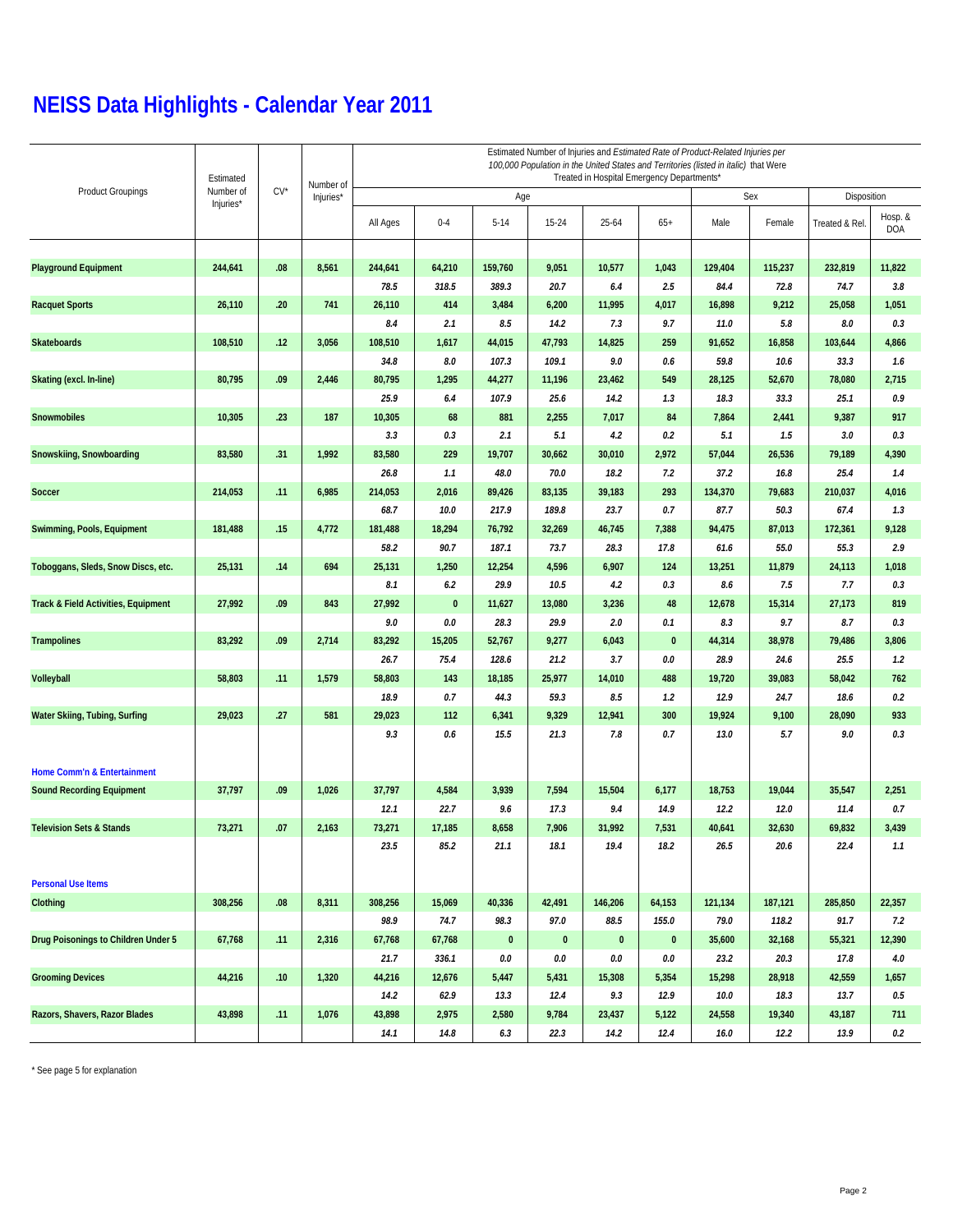## **NEISS Data Highlights - Calendar Year 2011**

|                                           | Estimated              |              | Number of | Estimated Number of Injuries and Estimated Rate of Product-Related Injuries per<br>100,000 Population in the United States and Territories (listed in italic) that Were<br>Treated in Hospital Emergency Departments* |         |          |         |           |        |         |         |                |                       |  |
|-------------------------------------------|------------------------|--------------|-----------|-----------------------------------------------------------------------------------------------------------------------------------------------------------------------------------------------------------------------|---------|----------|---------|-----------|--------|---------|---------|----------------|-----------------------|--|
| <b>Product Groupings</b>                  | Number of<br>Injuries* | $CV^{\star}$ | Injuries* |                                                                                                                                                                                                                       |         | Age      |         |           |        |         | Sex     | Disposition    |                       |  |
|                                           |                        |              |           | All Ages                                                                                                                                                                                                              | $0 - 4$ | $5 - 14$ | 15-24   | $25 - 64$ | $65+$  | Male    | Female  | Treated & Rel. | Hosp. &<br><b>DOA</b> |  |
| <b>Household Containers</b>               |                        |              |           |                                                                                                                                                                                                                       |         |          |         |           |        |         |         |                |                       |  |
| Cans, Other Containers                    | 285,919                | .07          | 7,524     | 285,919                                                                                                                                                                                                               | 29,547  | 23,477   | 39,902  | 160,591   | 32,403 | 135,603 | 150,316 | 275,335        | 10,568                |  |
|                                           |                        |              |           | 91.8                                                                                                                                                                                                                  | 146.5   | 57.2     | 91.1    | 97.2      | 78.3   | 88.5    | 95.0    | 88.4           | 3.4                   |  |
| <b>Glass Bottles, Jars</b>                | 39,483                 | .10          | 1,075     | 39,483                                                                                                                                                                                                                | 2,505   | 4,936    | 10,189  | 19,074    | 2,779  | 24,052  | 15,431  | 38,531         | 952                   |  |
|                                           |                        |              |           | 12.7                                                                                                                                                                                                                  | 12.4    | 12.0     | 23.3    | 11.5      | 6.7    | 15.7    | 9.7     | 12.4           | 0.3                   |  |
| <b>Yard &amp; Garden Equipment</b>        |                        |              |           |                                                                                                                                                                                                                       |         |          |         |           |        |         |         |                |                       |  |
| <b>Chain Saws</b>                         | 30,212                 | .10          | 626       | 30,212                                                                                                                                                                                                                | 37      | 525      | 3,778   | 21,805    | 4,067  | 28,870  | 1,343   | 28,150         | 2,062                 |  |
|                                           |                        |              |           | 9.7                                                                                                                                                                                                                   | 0.2     | 1.3      | 8.6     | 13.2      | 9.8    | 18.8    | 0.8     | 9.0            | 0.7                   |  |
| <b>Hand Garden Tools</b>                  | 66,495                 | .12          | 1,604     | 66,495                                                                                                                                                                                                                | 1,487   | 4,222    | 4,749   | 45,931    | 10,107 | 43,579  | 22,916  | 62,390         | 4,105                 |  |
|                                           |                        |              |           | 21.3                                                                                                                                                                                                                  | 7.4     | 10.3     | 10.8    | 27.8      | 24.4   | 28.4    | 14.5    | 20.0           | 1.3                   |  |
| Hatchets, Axes                            | 11,544                 | .11          | 251       | 11,544                                                                                                                                                                                                                | 100     | 1,702    | 2,279   | 7,252     | 211    | 10,350  | 1,194   | 11,197         | 347                   |  |
|                                           |                        |              |           | 3.7                                                                                                                                                                                                                   | 0.5     | 4.1      | 5.2     | 4.4       | 0.5    | 6.8     | 0.8     | 3.6            | 0.1                   |  |
| Lawn & Garden Equipment                   | 87,783                 | .09          | 2,092     | 87,783                                                                                                                                                                                                                | 4,161   | 7,903    | 6,914   | 45,545    | 23,260 | 52,451  | 35,332  | 82,091         | 5,692                 |  |
|                                           |                        |              |           | 28.2                                                                                                                                                                                                                  | 20.6    | 19.3     | 15.8    | 27.6      | 56.2   | 34.2    | 22.3    | 26.3           | 1.8                   |  |
| <b>Lawn Mowers</b>                        | 83,291                 | .09          | 1,831     | 83,291                                                                                                                                                                                                                | 1,302   | 2,478    | 6,451   | 55,529    | 17,531 | 65,743  | 17,548  | 75,549         | 7,741                 |  |
|                                           |                        |              |           | 26.7                                                                                                                                                                                                                  | 6.5     | 6.0      | 14.7    | 33.6      | 42.4   | 42.9    | 11.1    | 24.2           | 2.5                   |  |
| <b>Other Power Lawn Equipment</b>         | 20,464                 | .12          | 438       | 20,464                                                                                                                                                                                                                | 417     | 850      | 2,263   | 12,470    | 4,465  | 17,284  | 3,180   | 18,889         | 1,575                 |  |
|                                           |                        |              |           | 6.6                                                                                                                                                                                                                   | 2.1     | 2.1      | 5.2     | 7.5       | 10.8   | 11.3    | 2.0     | 6.1            | 0.5                   |  |
| <b>Trimmers, Small Power Garden Tools</b> | 18,107                 | .12          | 383       | 18,107                                                                                                                                                                                                                | 68      | 671      | 1,948   | 12,903    | 2,518  | 13,644  | 4,463   | 17,019         | 1,088                 |  |
|                                           |                        |              |           | 5.8                                                                                                                                                                                                                   | 0.3     | 1.6      | 4.4     | 7.8       | 6.1    | 8.9     | 2.8     | 5.5            | 0.3                   |  |
| <b>Home Workshop Equipment</b>            |                        |              |           |                                                                                                                                                                                                                       |         |          |         |           |        |         |         |                |                       |  |
| <b>Batteries</b>                          | 12,372                 | .11          | 415       | 12,372                                                                                                                                                                                                                | 4,762   | 2,464    | 1,034   | 3,029     | 1,083  | 7,509   | 4,862   | 11,523         | 849                   |  |
|                                           |                        |              |           | 4.0                                                                                                                                                                                                                   | 23.6    | 6.0      | 2.4     | 1.8       | 2.6    | 4.9     | 3.1     | 3.7            | 0.3                   |  |
| Hoists, Lifts, Jacks, etc.                | 16,793                 | .10          | 371       | 16,793                                                                                                                                                                                                                | 97      | 621      | 3,025   | 11,235    | 1,816  | 14,737  | 2,056   | 15,765         | 1,029                 |  |
|                                           |                        |              |           | 5.4                                                                                                                                                                                                                   | 0.5     | 1.5      | 6.9     | 6.8       | 4.4    | 9.6     | 1.3     | 5.1            | 0.3                   |  |
| Power Home Tools (excl. Saws)             | 24,667                 | .11          | 505       | 24,667                                                                                                                                                                                                                | 297     | 577      | 3,519   | 16,527    | 3,748  | 21,418  | 3,249   | 23,979         | 688                   |  |
|                                           |                        |              |           | 7.9                                                                                                                                                                                                                   | 1.5     | 1.4      | $8.0\,$ | 10.0      | 9.1    | 14.0    | 2.1     | 7.7            | 0.2                   |  |
| Power Home Workshop Saws                  | 75,343                 | .08          | 1,722     | 75,343                                                                                                                                                                                                                | 106     | 1,555    | 4,856   | 49,924    | 18,902 | 72,304  | 3,039   | 69,492         | 5,851                 |  |
|                                           |                        |              |           | 24.2                                                                                                                                                                                                                  | $0.5\,$ | 3.8      | 11.1    | 30.2      | 45.7   | 47.2    | 1.9     | 22.3           | 1.9                   |  |
| <b>Welding, Soldering, Cutting Tools</b>  | 16,665                 | .12          | 327       | 16,665                                                                                                                                                                                                                | 66      | $16$     | 3,956   | 12,020    | 606    | 15,903  | 761     | 16,389         | 276                   |  |
|                                           |                        |              |           | 5.3                                                                                                                                                                                                                   | 0.3     | $0.0\,$  | 9.0     | 7.3       | 1.5    | 10.4    | $0.5\,$ | 5.3            | 0.1                   |  |
| <b>Workshop Manual Tools</b>              | 128,881                | .09          | 2,736     | 128,881                                                                                                                                                                                                               | 2,831   | 4,428    | 19,837  | 88,999    | 12,786 | 113,590 | 15,291  | 126,088        | 2,793                 |  |
|                                           |                        |              |           | 41.4                                                                                                                                                                                                                  | 14.0    | 10.8     | 45.3    | 53.9      | 30.9   | 74.1    | 9.7     | 40.5           | 0.9                   |  |
| <b>Home Maintenance</b>                   |                        |              |           |                                                                                                                                                                                                                       |         |          |         |           |        |         |         |                |                       |  |
| <b>Cleaning Agents (excl. Soaps)</b>      | 40,622                 | .10          | 1,158     | 40,622                                                                                                                                                                                                                | 11,129  | 1,844    | 4,888   | 19,601    | 3,161  | 18,272  | 22,350  | 38,704         | 1,918                 |  |
|                                           |                        |              |           | 13.0                                                                                                                                                                                                                  | 55.2    | 4.5      | 11.2    | 11.9      | 7.6    | 11.9    | 14.1    | 12.4           | $0.6\,$               |  |
| Cleaning Equip., Non-caustic Deterg.      | 41,960                 | .08          | 1,134     | 41,960                                                                                                                                                                                                                | 2,634   | 4,593    | 4,566   | 23,334    | 6,826  | 16,963  | 24,996  | 39,742         | 2,218                 |  |
|                                           |                        |              |           | 13.5                                                                                                                                                                                                                  | 13.1    | 11.2     | 10.4    | 14.1      | 16.5   | 11.1    | 15.8    | 12.8           | 0.7                   |  |
| Paints, Solvents, Lubricants              | 18,299                 | .12          | 476       | 18,299                                                                                                                                                                                                                | 1,263   | 777      | 2,498   | 10,914    | 2,846  | 10,955  | 7,344   | 16,551         | 1,748                 |  |
|                                           |                        |              |           | 5.9                                                                                                                                                                                                                   | 6.3     | 1.9      | 5.7     | 6.6       | 6.9    | 7.1     | 4.6     | 5.3            | 0.6                   |  |

\* See page 5 for explanation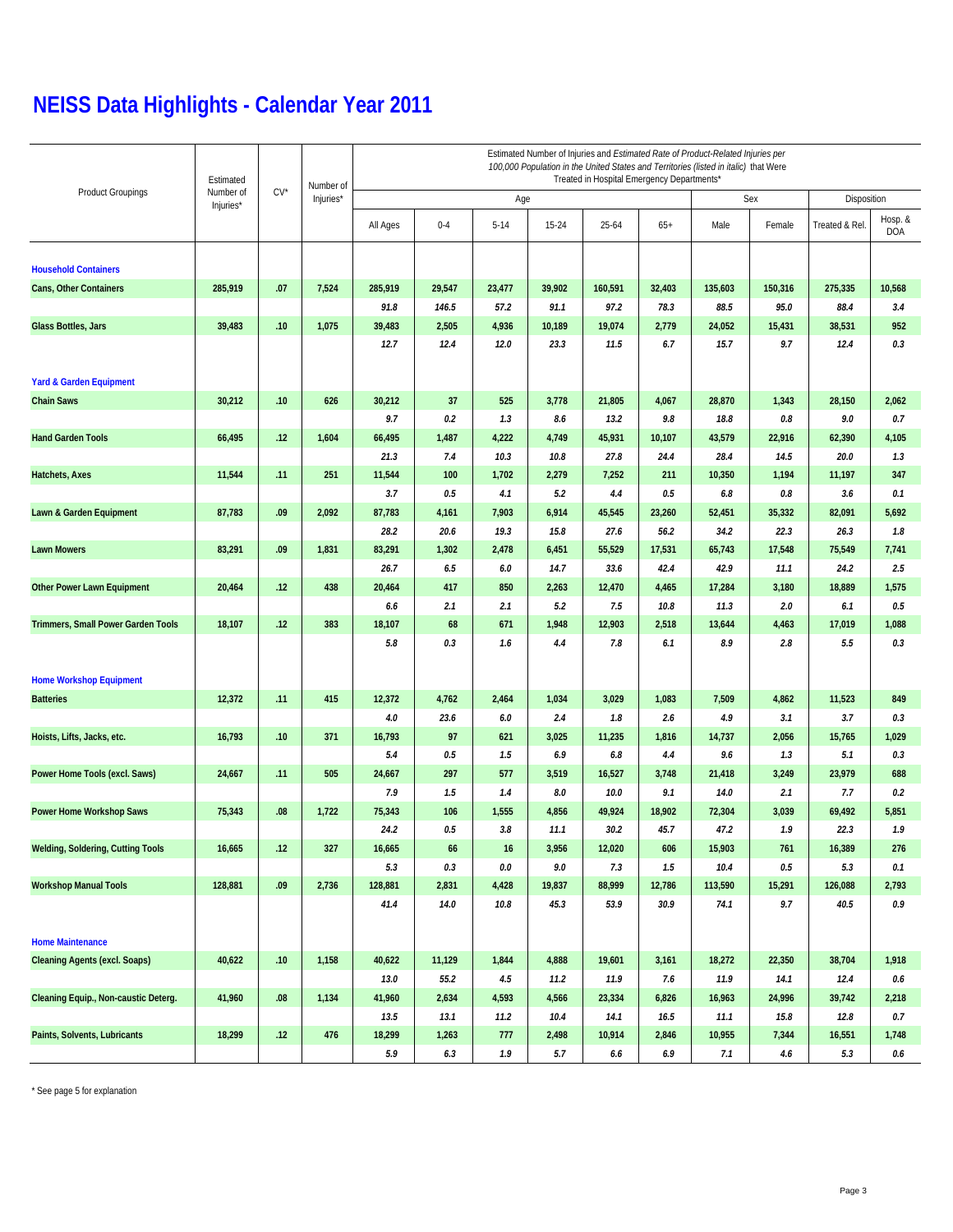# **NEISS Data Highlights - Calendar Year 2011**

|                                           | Estimated              | $CV^*$ |                        | Estimated Number of Injuries and Estimated Rate of Product-Related Injuries per<br>100,000 Population in the United States and Territories (listed in italic) that Were<br>Treated in Hospital Emergency Departments* |         |          |        |         |         |         |         |                |                       |  |  |
|-------------------------------------------|------------------------|--------|------------------------|-----------------------------------------------------------------------------------------------------------------------------------------------------------------------------------------------------------------------|---------|----------|--------|---------|---------|---------|---------|----------------|-----------------------|--|--|
| <b>Product Groupings</b>                  | Number of<br>Injuries* |        | Number of<br>Injuries* | Age                                                                                                                                                                                                                   |         |          |        |         |         |         | Sex     | Disposition    |                       |  |  |
|                                           |                        |        |                        | All Ages                                                                                                                                                                                                              | $0 - 4$ | $5 - 14$ | 15-24  | 25-64   | $65+$   | Male    | Female  | Treated & Rel  | Hosp. &<br><b>DOA</b> |  |  |
|                                           |                        |        |                        |                                                                                                                                                                                                                       |         |          |        |         |         |         |         |                |                       |  |  |
| Soaps, Detergents                         | 34,711                 | .14    | 1,026                  | 34,711                                                                                                                                                                                                                | 6,856   | 5,284    | 6,855  | 13,407  | 2,309   | 13,393  | 21,318  | 34,086<br>10.9 | 625<br>0.2            |  |  |
|                                           |                        |        |                        | 11.1                                                                                                                                                                                                                  | 34.0    | 12.9     | 15.7   | 8.1     | 5.6     | 8.7     | 13.5    |                |                       |  |  |
| <b>General Household Appliances</b>       |                        |        |                        |                                                                                                                                                                                                                       |         |          |        |         |         |         |         |                |                       |  |  |
| Cooking Ranges, Ovens, etc.               | 50,032                 | .07    | 1,489                  | 50,032                                                                                                                                                                                                                | 10,668  | 4,709    | 6,158  | 22,109  | 6,387   | 23,071  | 26,961  | 46,138         | 3,894                 |  |  |
|                                           |                        |        |                        | 16.1                                                                                                                                                                                                                  | 52.9    | 11.5     | 14.1   | 13.4    | 15.4    | 15.1    | 17.0    | 14.8           | 1.2                   |  |  |
| Refrigerators, Freezers                   | 49,183                 | .08    | 1,205                  | 49,183                                                                                                                                                                                                                | 2,384   | 3,299    | 7,678  | 27,460  | 8,362   | 26,330  | 22,853  | 46,697         | 2,486                 |  |  |
|                                           |                        |        |                        | 15.8                                                                                                                                                                                                                  | 11.8    | 8.0      | 17.5   | 16.6    | 20.2    | 17.2    | 14.4    | 15.0           | $0.8\,$               |  |  |
| <b>Small Kitchen Appliances</b>           | 53,392                 | .09    | 1,311                  | 53,392                                                                                                                                                                                                                | 2,574   | 2,934    | 5,735  | 34,716  | 7,433   | 21,457  | 31,935  | 52,133         | 1,259                 |  |  |
|                                           |                        |        |                        | 17.1                                                                                                                                                                                                                  | 12.8    | 7.1      | 13.1   | 21.0    | 18.0    | 14.0    | 20.2    | 16.7           | 0.4                   |  |  |
| Washers, Dryers                           | 22,308                 | .10    | 537                    | 22,308                                                                                                                                                                                                                | 597     | 579      | 3,163  | 15,031  | 2,938   | 12,425  | 9,882   | 21,396         | 911                   |  |  |
|                                           |                        |        |                        | 7.2                                                                                                                                                                                                                   | 3.0     | 1.4      | 7.2    | 9.1     | 7.1     | 8.1     | 6.2     | 6.9            | 0.3                   |  |  |
|                                           |                        |        |                        |                                                                                                                                                                                                                       |         |          |        |         |         |         |         |                |                       |  |  |
| Heating, Cooling, Vent. Equip.            |                        |        |                        |                                                                                                                                                                                                                       |         |          |        |         |         |         |         |                |                       |  |  |
| <b>Air Conditioners</b>                   | 19,452                 | .11    | 491                    | 19,452                                                                                                                                                                                                                | 619     | 1,070    | 2,480  | 12,842  | 2,441   | 12,814  | 6,637   | 18,149         | 1,303                 |  |  |
|                                           |                        |        |                        | 6.2                                                                                                                                                                                                                   | 3.1     | 2.6      | 5.7    | 7.8     | 5.9     | 8.4     | 4.2     | 5.8            | 0.4                   |  |  |
| <b>Chimneys, Fireplaces</b>               | 15,634                 | .11    | 505                    | 15,634                                                                                                                                                                                                                | 8,077   | 1,589    | 712    | 3,411   | 1,844   | 8,404   | 7,230   | 15,099         | 535                   |  |  |
|                                           |                        |        |                        | 5.0                                                                                                                                                                                                                   | 40.1    | 3.9      | 1.6    | 2.1     | 4.5     | 5.5     | 4.6     | 4.8            | 0.2                   |  |  |
| Fans (excl. Stove Exhaust Fans)           | 19,428                 | .09    | 494                    | 19,428                                                                                                                                                                                                                | 2,442   | 2,965    | 2,253  | 8,786   | 2,982   | 10,548  | 8,880   | 18,476         | 952                   |  |  |
|                                           |                        |        |                        | 6.2                                                                                                                                                                                                                   | 12.1    | 7.2      | 5.1    | 5.3     | 7.2     | 6.9     | 5.6     | 5.9            | 0.3                   |  |  |
| <b>Heating &amp; Plumbing Pipes</b>       | 38,683                 | .08    | 995                    | 38,683                                                                                                                                                                                                                | 3,016   | 7,047    | 4,864  | 19,499  | 4,257   | 27,448  | 11,235  | 37,231         | 1,452                 |  |  |
|                                           |                        |        |                        | 12.4                                                                                                                                                                                                                  | 15.0    | 17.2     | 11.1   | 11.8    | 10.3    | 17.9    | 7.1     | 11.9           | $0.5\,$               |  |  |
| <b>Heating Stoves, Space Heaters</b>      | 26,928                 | .09    | 635                    | 26,928                                                                                                                                                                                                                | 6,534   | 3,491    | 2,464  | 11,245  | 3,194   | 15,705  | 11,223  | 24,575         | 2,353                 |  |  |
|                                           |                        |        |                        | 8.6                                                                                                                                                                                                                   | 32.4    | 8.5      | 5.6    | 6.8     | 7.7     | 10.2    | 7.1     | 7.9            | 0.8                   |  |  |
| Radiators                                 | 10,016                 | .24    | 358                    | 10,016                                                                                                                                                                                                                | 3,560   | 1,253    | 968    | 2,977   | 1,259   | 5,813   | 4,204   | 9,532          | 484                   |  |  |
|                                           |                        |        |                        | 3.2                                                                                                                                                                                                                   | 17.7    | 3.1      | 2.2    | 1.8     | 3.0     | 3.8     | 2.7     | 3.1            | 0.2                   |  |  |
| <b>Home Furnishings &amp; Fixtures</b>    |                        |        |                        |                                                                                                                                                                                                                       |         |          |        |         |         |         |         |                |                       |  |  |
| <b>Bathroom Structures &amp; Fixtures</b> | 423,496                | 0.08   | 11,310                 | 423,496                                                                                                                                                                                                               | 39,801  | 27,669   | 37,883 | 189,877 | 128,229 | 165,407 | 258,051 | 366,235        | 57,228                |  |  |
|                                           |                        |        |                        | 135.9                                                                                                                                                                                                                 | 197.4   | 67.4     | 86.5   | 114.9   | 309.8   | 107.9   | 163.0   | 117.5          | 18.4                  |  |  |
| Beds, Mattresses, Pillows                 | 711,800                | .07    | 21,066                 | 711,800                                                                                                                                                                                                               | 189,078 | 81,526   | 42,768 | 184,058 | 214,370 | 317,100 | 394,700 | 626,973        | 84,811                |  |  |
|                                           |                        |        |                        | 228.4                                                                                                                                                                                                                 | 937.8   | 198.7    | 97.6   | 111.4   | 517.9   | 206.9   | 249.3   | 201.2          | 27.2                  |  |  |
| <b>Blankets</b>                           | 15,300                 | .10    | 416                    | 15,300                                                                                                                                                                                                                | 3,054   | 1,444    | 785    | 5,321   | 4,696   | 5,098   | 10,202  | 14,099         | 1,200                 |  |  |
|                                           |                        |        |                        | 4.9                                                                                                                                                                                                                   | 15.1    | 3.5      | 1.8    | 3.2     | 11.3    | 3.3     | 6.4     | 4.5            | 0.4                   |  |  |
| Carpets, Rugs                             | 149,185                | 0.08   | 4,418                  | 149,185                                                                                                                                                                                                               | 23,034  | 9,356    | 6,729  | 45,878  | 64,187  | 50,808  | 98,377  | 127,820        | 21,302                |  |  |
|                                           |                        |        |                        | 47.9                                                                                                                                                                                                                  | 114.2   | 22.8     | 15.4   | 27.8    | 155.1   | 33.1    | 62.1    | 41.0           | $6.8\,$               |  |  |
| Chairs, Sofas, Sofa Beds                  | 579,793                | .07    | 16,937                 | 579,793                                                                                                                                                                                                               | 159,642 | 65,824   | 38,197 | 169,327 | 146,804 | 258,994 | 320,737 | 525,722        | 54,071                |  |  |
|                                           |                        |        |                        | 186.1                                                                                                                                                                                                                 | 791.8   | 160.4    | 87.2   | 102.5   | 354.7   | 169.0   | 202.6   | 168.7          | 17.4                  |  |  |
| Desks, Cabinets, Shelves, Racks           | 291,361                | .07    | 8,270                  | 291,361                                                                                                                                                                                                               | 59,720  | 44,279   | 30,239 | 104,201 | 52,921  | 134,242 | 157,119 | 278,548        | 12,813                |  |  |
|                                           |                        |        |                        | 93.5                                                                                                                                                                                                                  | 296.2   | 107.9    | 69.0   | 63.1    | 127.8   | 87.6    | 99.3    | 89.4           | 4.1                   |  |  |
| Electric Fixt., Lamps, Equip.             | 62,011                 | .07    | 1,677                  | 62,011                                                                                                                                                                                                                | 7,924   | 8,581    | 8,921  | 26,722  | 9,847   | 32,229  | 29,782  | 58,199         | 3,812                 |  |  |
|                                           |                        |        |                        | 19.9                                                                                                                                                                                                                  | 39.3    | 20.9     | 20.4   | 16.2    | 23.8    | 21.0    | 18.8    | 18.7           | 1.2                   |  |  |
| <b>Holiday, Party Supplies</b>            | 19,286                 | .12    | 455                    | 19,286                                                                                                                                                                                                                | 3,626   | 710      | 818    | 11,524  | 2,609   | 9,399   | 9,888   | 18,638         | 648                   |  |  |
|                                           |                        |        |                        | 6.2                                                                                                                                                                                                                   | 18.0    | 1.7      | 1.9    | 7.0     | 6.3     | 6.1     | $6.2\,$ | 6.0            | 0.2                   |  |  |
| Ladders, Stools                           | 242,052                | .07    | 6,312                  | 242,052                                                                                                                                                                                                               | 13,774  | 9,171    | 14,626 | 160,218 | 44,183  | 163,300 | 78,752  | 217,028        | 25,024                |  |  |
|                                           |                        |        |                        | 77.7                                                                                                                                                                                                                  | 68.3    | 22.3     | 33.4   | 97.0    | 106.7   | 106.5   | 49.7    | 69.7           | 8.0                   |  |  |
|                                           |                        |        |                        |                                                                                                                                                                                                                       |         |          |        |         |         |         |         |                |                       |  |  |